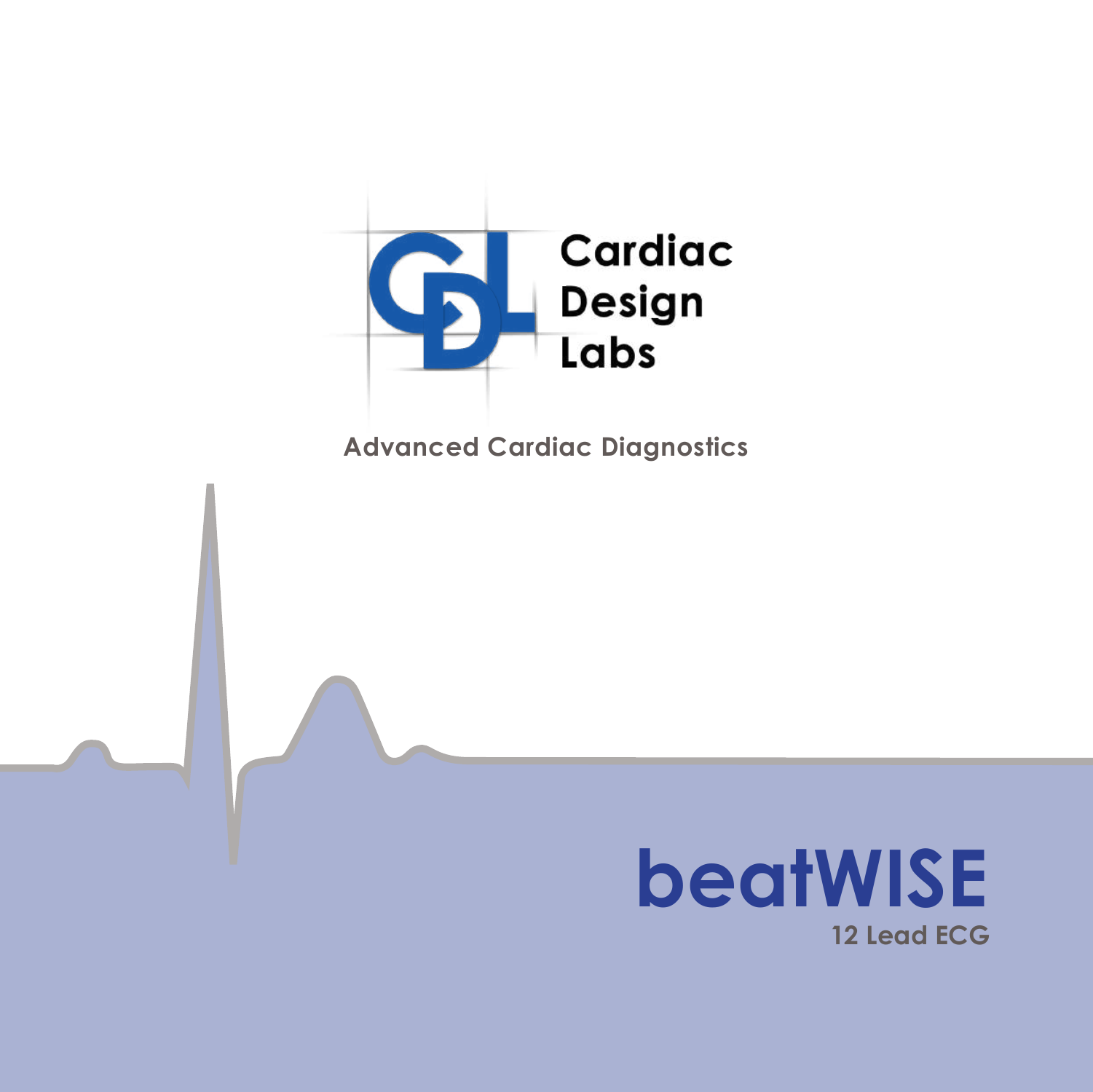| Patient:<br><b>SINUS R</b>          |               | <b>Manjushree</b>   |          |    | Reported | 21                |        | 4 |                                                                                 |
|-------------------------------------|---------------|---------------------|----------|----|----------|-------------------|--------|---|---------------------------------------------------------------------------------|
| ALARM TIME:                         |               | 2019-01-09 23:19:04 | 23:20:01 |    |          |                   |        |   |                                                                                 |
| 2019-01-09 23:17:04<br><b>Lead.</b> |               |                     |          |    | 11 L     |                   | المحلم |   | Please tap on Markers to display Alarm Events 2019-01-10 06:57:04<br>$0.05$ (mv |
| Lead II                             |               |                     |          |    |          |                   |        |   | 0.01                                                                            |
| <b>Lead III</b>                     |               |                     |          |    |          |                   |        |   | <b>0.01</b>                                                                     |
| aVR                                 |               |                     |          |    |          |                   |        |   | 0.04                                                                            |
| aVL                                 |               |                     |          |    |          |                   |        |   |                                                                                 |
| aVF                                 |               |                     |          |    |          |                   |        |   | 0,01                                                                            |
|                                     |               |                     |          |    |          |                   |        |   |                                                                                 |
| V2                                  |               |                     |          |    |          |                   |        |   | $-0.01$                                                                         |
| V3                                  |               |                     |          |    |          |                   |        |   | 10.05<br>0.01,                                                                  |
|                                     |               |                     |          |    |          |                   |        |   | 10.01                                                                           |
| V4                                  |               |                     |          |    |          |                   |        |   | La o                                                                            |
| V <sub>5</sub>                      |               |                     |          |    |          |                   |        |   |                                                                                 |
| V6<br><b>Sampling Frequency</b>     | <b>250 Hz</b> |                     |          | IJ |          | <b>Annotation</b> |        |   | $\overline{a}$ .0<br><b>Standardization</b>                                     |

ПТ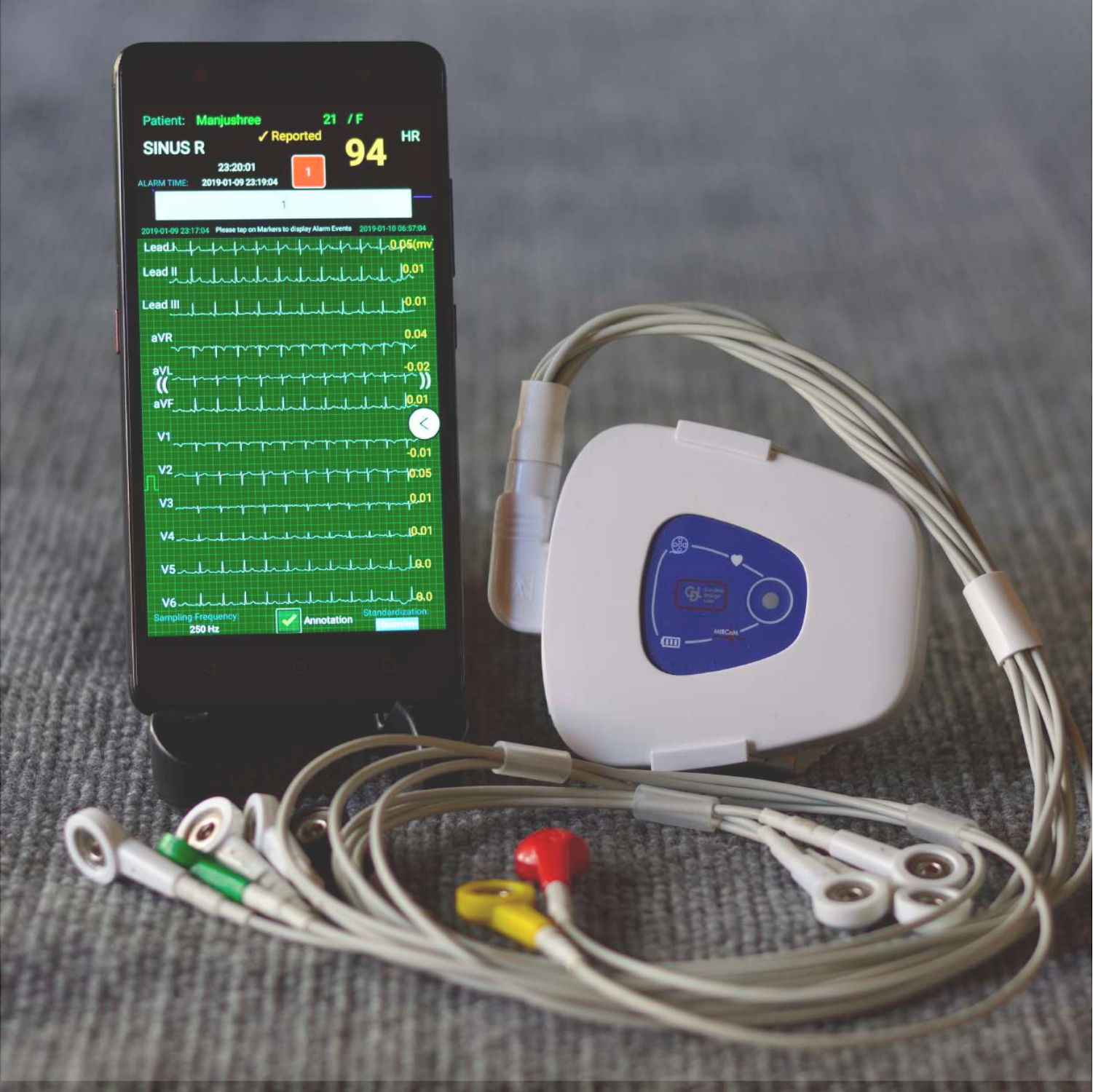

*The TeleECG with Auto-interpretation for detecting early stage arrhythmia and ischemia.*

#### **DIAGNOSTIC 12 LEAD RESTING ECG WITH EXTENDED MONITORING**

#### **COMPREHENSIVE CONDITIONS DETECTION & AUTOMATED REPORTING**

#### **REMOTE REVIEW AND REPORTING**



Printer Agnostic Reports



Nominal Cost per ECG



Telemetry Workflow for Remote Reporting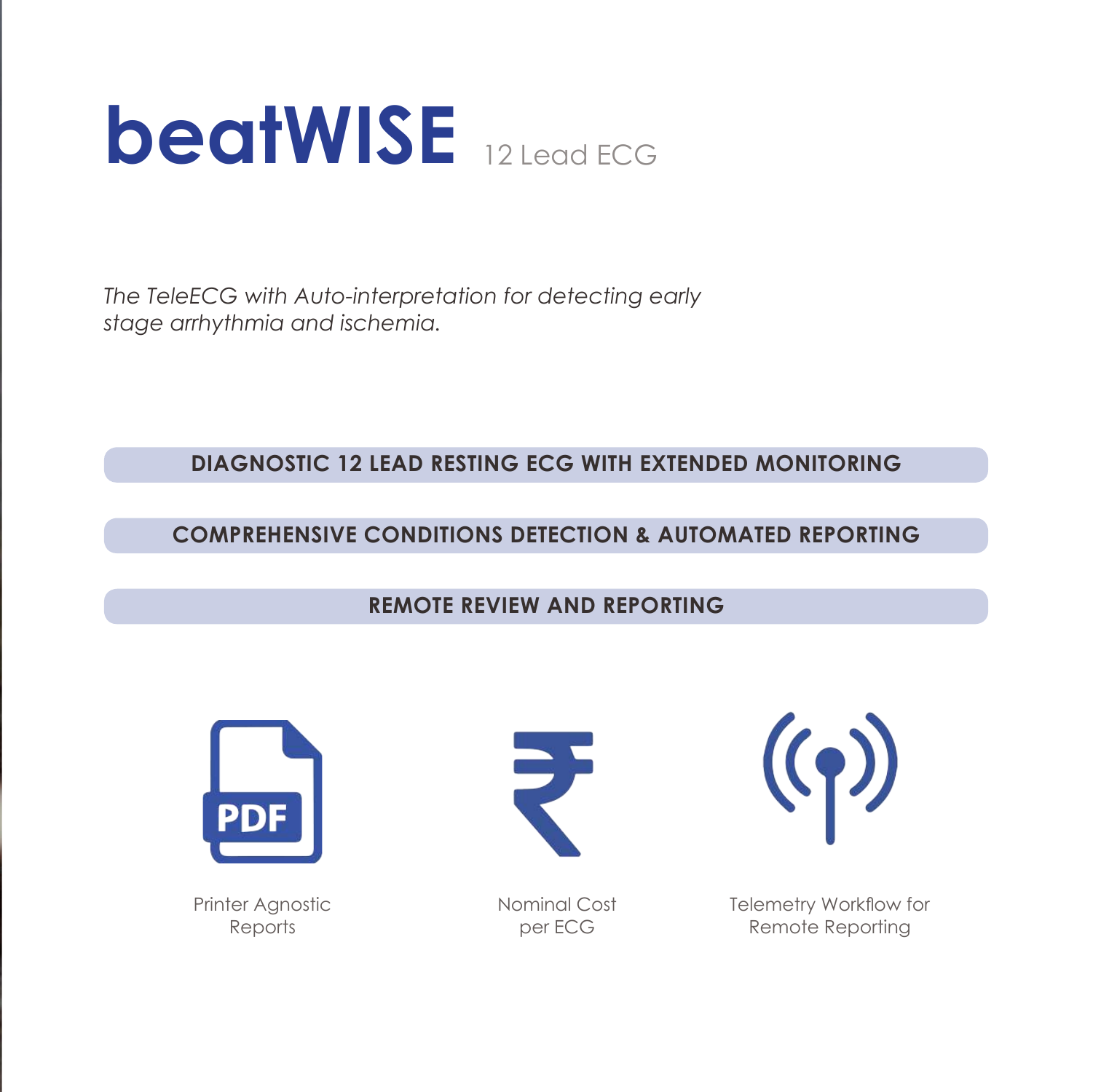# **Intelligent | Compact | Connected**

#### **Portable and Compact**

**8 Channel ECG Recording** Simultaneous 8 channel ECG recording with 12 lead simultaneous acquisition

#### **Ease of Operation**

The user-friendly design of the machine ensures easy operation

#### **High Resolution Display**

HD display of ECG data and software over 5.2 inches touch screen on a mobile phone

#### **ECG Analysis and Interpretation**

The auto analysis and interpretation is powered by the MIRCaM Intelligent Algorithms Engine

#### **Internal Memory**

The storage on the mobile device can store up to 10000 ECG recordings

**Archiving** The ECGs can be exported to any USB drive or external drive for archiving

**Power** The device is powered by a single LR03/AAA alkaline battery

**Telemetry & Work flow** The device comes with an inbuilt intelligent work flow designed for remote review of ECG and reporting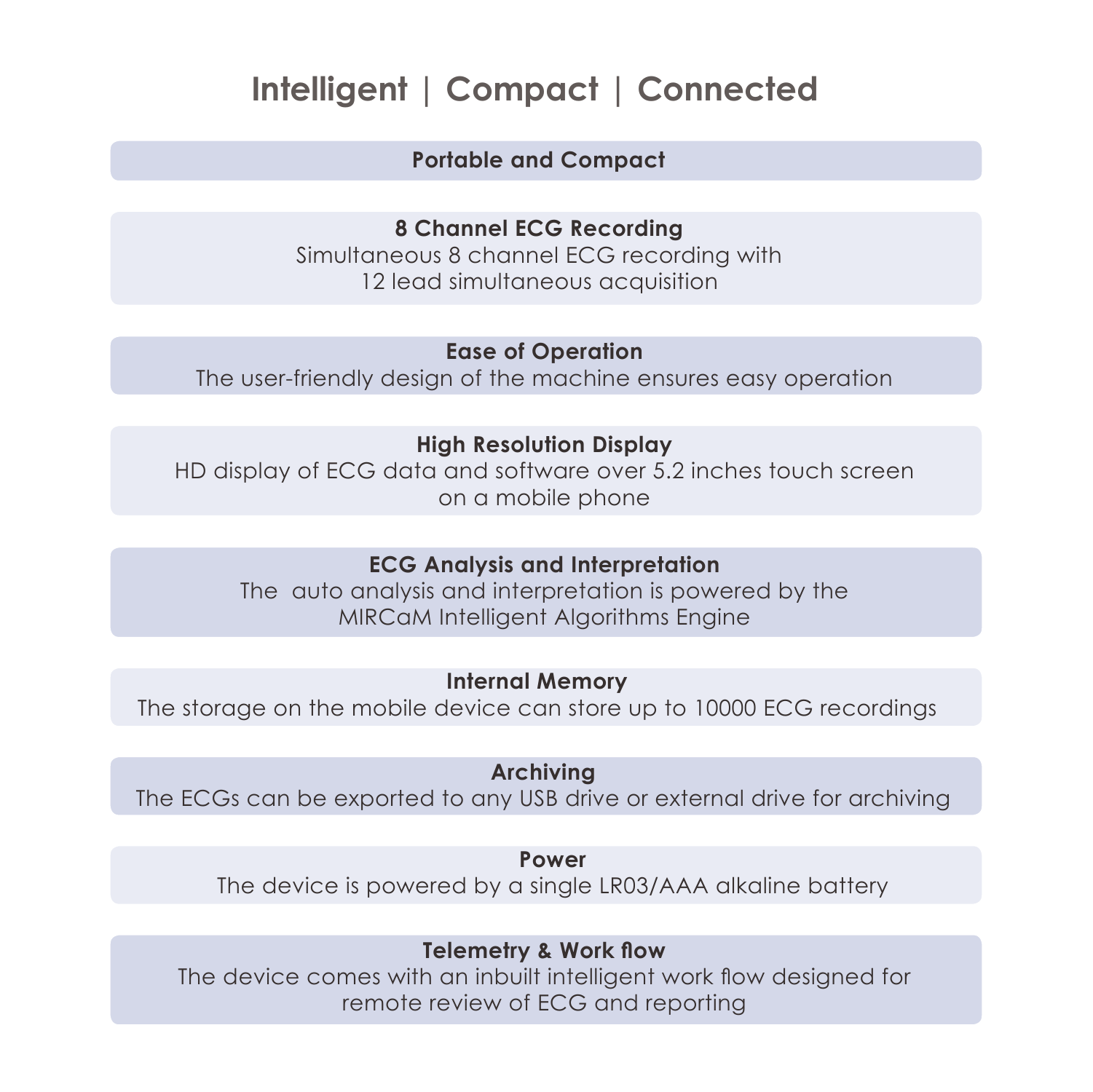



\*Sample Report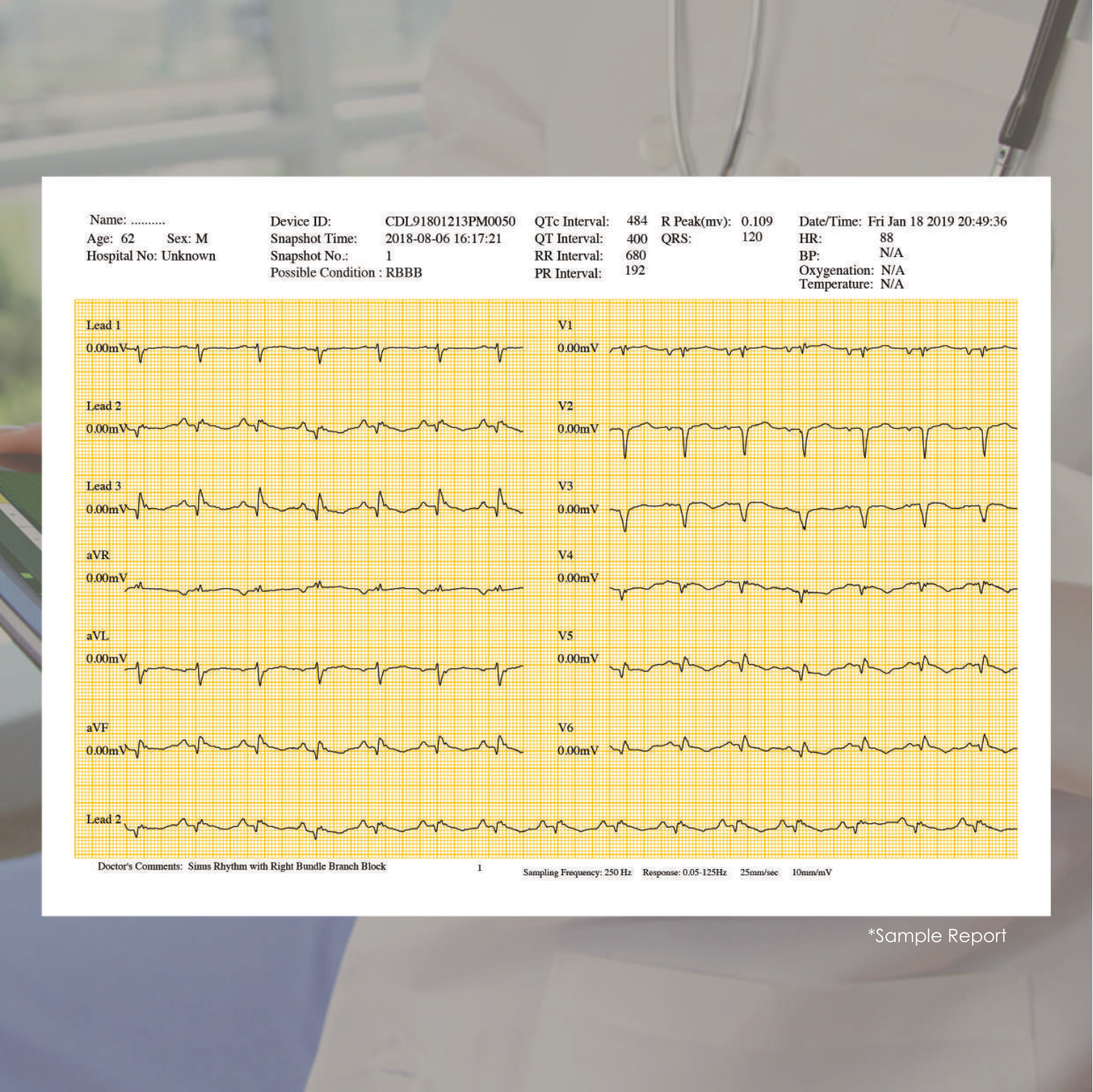### **GENERAL SPECIFICATIONS**

| Instrument Type                            | Microprocessor augmented automatic electrocardiograph; 10-leadwire,<br>12-lead simultaneous acquisition |
|--------------------------------------------|---------------------------------------------------------------------------------------------------------|
| <b>ECG</b> Interpretation                  | Based on MIRCaM Intelligent Engine                                                                      |
| <b>ECG Channels</b>                        | 8 Channels                                                                                              |
| Leadwire cable options                     | 10 Leadwire cables                                                                                      |
| Pacemaker Detection                        | No.                                                                                                     |
| <b>LEDs</b>                                | Connectivity Status, Battery Status                                                                     |
| <b>ECG On-screen preview</b>               | On the companion phone/tab                                                                              |
| Demographic data entry and hook-up preview | Application on Android Tab/Phone                                                                        |
| Supported Patient Info                     | Name, Age, Gender, Patient/Hosptal ID                                                                   |
| <b>Heart Rate</b>                          | Upto 300 BPM                                                                                            |
| <b>Filters</b>                             | 0.05Hz High Pass, 50/60Hz Line Frequency Notch Filters                                                  |
| Display Resolution                         | Upto 1920 X 1080 based on companion phone/tab with scrolling wave form                                  |
| Color                                      | Color Display                                                                                           |
| Report                                     | Store as PDF or print directly using Bluetooth or Wi-Fi printer                                         |

## **TECHNICAL SPECIFICATIONS**

| Power Requirements      | 1 LR03/AAA alkaline battery       |
|-------------------------|-----------------------------------|
| Weight                  | 60 grams                          |
| Dimensions              | 83*76*17.5 mm                     |
| Frequency Response      | $0.05 - 150$ Hz                   |
| Sampling Rate           | $500$ sps                         |
| Resolution              | $16 \text{ bits} / 12 \mu V$      |
| Input Impedance         | 500MQ                             |
| Input Dynamic Range     | $±400$ mV                         |
| Common Mode Rejection   | 105dB                             |
| Patient Leakage Current | 1.6 µA                            |
| Operating Temperature   | 5°C to 40°C                       |
| Storage Temperature     | $-25^{\circ}$ C to $70^{\circ}$ C |
| Operating Humidity      | 15% to 90% RH                     |
| Storage Humidity        | 10% to 95% RH                     |
|                         |                                   |